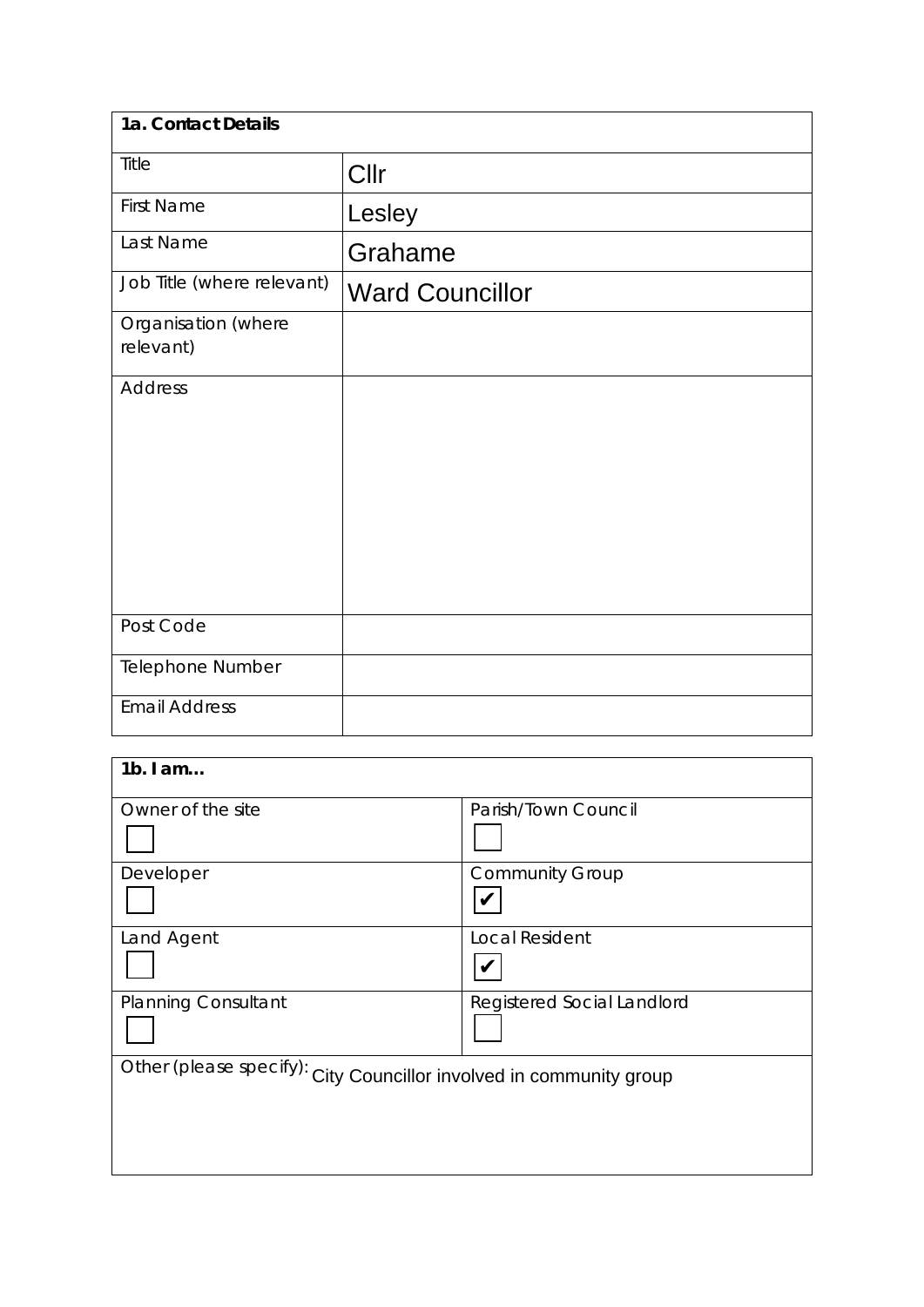| 1c. Client/Landowner Details (if different from question 1a) |  |  |  |
|--------------------------------------------------------------|--|--|--|
| Title                                                        |  |  |  |
| <b>First Name</b>                                            |  |  |  |
| Last Name                                                    |  |  |  |
| Job Title (where relevant)                                   |  |  |  |
| Organisation (where                                          |  |  |  |
| relevant)                                                    |  |  |  |
| <b>Address</b>                                               |  |  |  |
|                                                              |  |  |  |
|                                                              |  |  |  |
|                                                              |  |  |  |
|                                                              |  |  |  |
|                                                              |  |  |  |
| Post Code                                                    |  |  |  |
| Telephone Number                                             |  |  |  |
| <b>Email Address</b>                                         |  |  |  |

| 2. Site Details                                                                                                                                                    |                                  |
|--------------------------------------------------------------------------------------------------------------------------------------------------------------------|----------------------------------|
| Site location / address and post<br>code                                                                                                                           | <b>Boulton Street</b><br>Norwich |
| (please include as an attachment<br>to this response form a location<br>plan of the site on an scaled OS<br>base with the boundaries of the<br>site clearly shown) |                                  |
| Grid reference (if known)                                                                                                                                          | NR <sub>1</sub> 1PJ              |
| Site area (hectares)                                                                                                                                               | Less than 0.1 ha                 |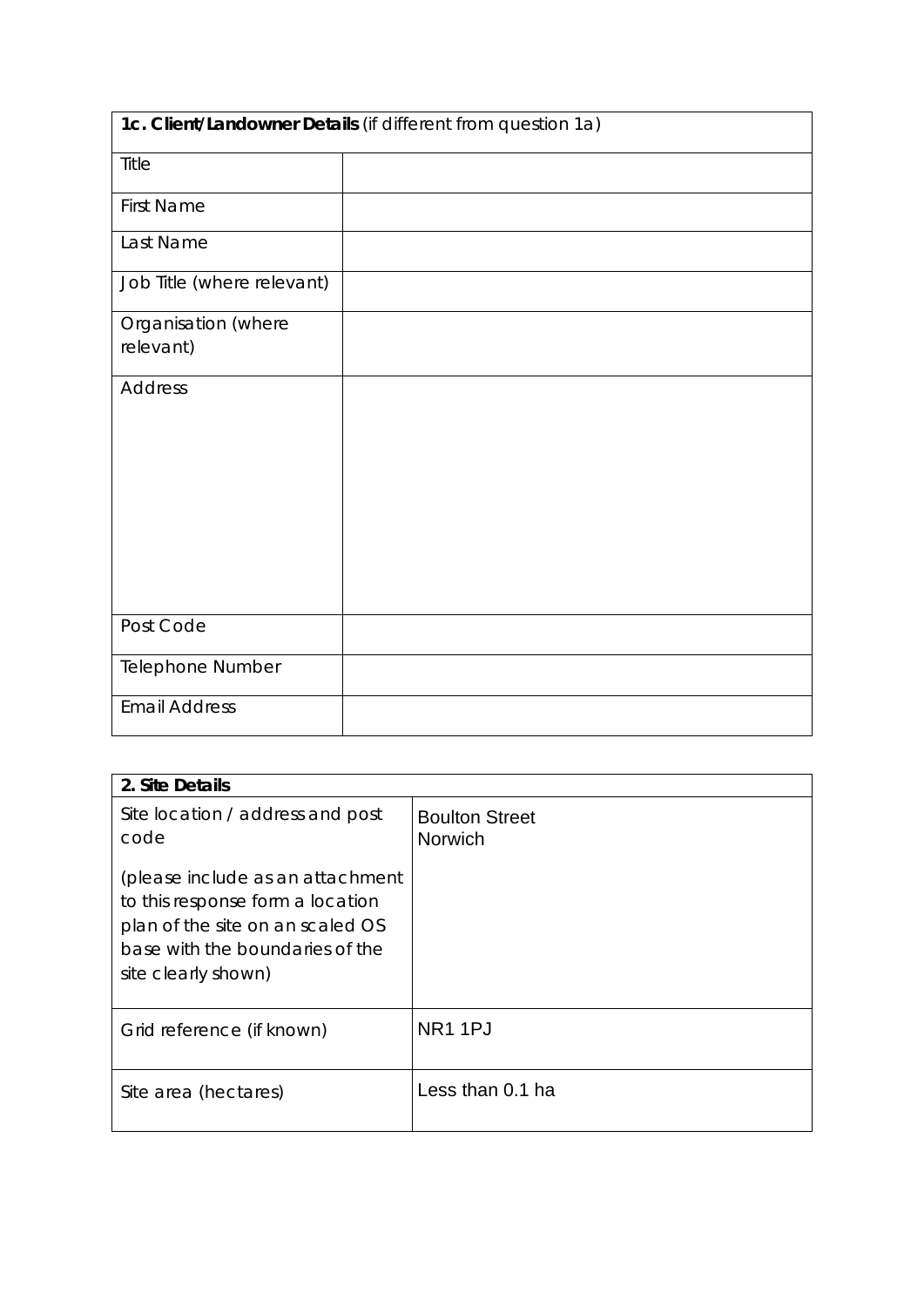| <b>Site Ownership</b>                                    |                                                                                                                                                                |                                                                           |  |  |  |  |
|----------------------------------------------------------|----------------------------------------------------------------------------------------------------------------------------------------------------------------|---------------------------------------------------------------------------|--|--|--|--|
| 3a. I (or my client)                                     |                                                                                                                                                                |                                                                           |  |  |  |  |
| Is the sole owner of the<br>site                         | Is a part owner of the site                                                                                                                                    | Do/Does not own (or hold<br>any legal interest in) the<br>site whatsoever |  |  |  |  |
|                                                          |                                                                                                                                                                |                                                                           |  |  |  |  |
| Norwich City Council,                                    | 3b. Please provide the name, address and contact details of the site's<br>landowner(s) and attach copies of all relevant title plans and deeds (if available). |                                                                           |  |  |  |  |
| 3c. If the site is in multiple<br>landownerships do all  | Yes                                                                                                                                                            | <b>No</b>                                                                 |  |  |  |  |
| landowners support your<br>proposal for the site?        |                                                                                                                                                                |                                                                           |  |  |  |  |
| of the sites owners support your proposals for the site. | 3d. If you answered no to the above question please provide details of why not all                                                                             |                                                                           |  |  |  |  |
|                                                          | Not known. This is a small part of a site allocated as CC4 in existing plan                                                                                    |                                                                           |  |  |  |  |
|                                                          |                                                                                                                                                                |                                                                           |  |  |  |  |
|                                                          |                                                                                                                                                                |                                                                           |  |  |  |  |
|                                                          |                                                                                                                                                                |                                                                           |  |  |  |  |
|                                                          |                                                                                                                                                                |                                                                           |  |  |  |  |
|                                                          |                                                                                                                                                                |                                                                           |  |  |  |  |

| <b>Current and Historic Land Uses</b>                                                                                  |     |    |
|------------------------------------------------------------------------------------------------------------------------|-----|----|
| 4a. Current Land Use (Please describe the site's current land use e.g. agriculture,<br>employment, unused/vacant etc.) |     |    |
| Community garden, open space                                                                                           |     |    |
| 4b. Has the site been previously                                                                                       | Yes | Nο |
| developed?                                                                                                             |     |    |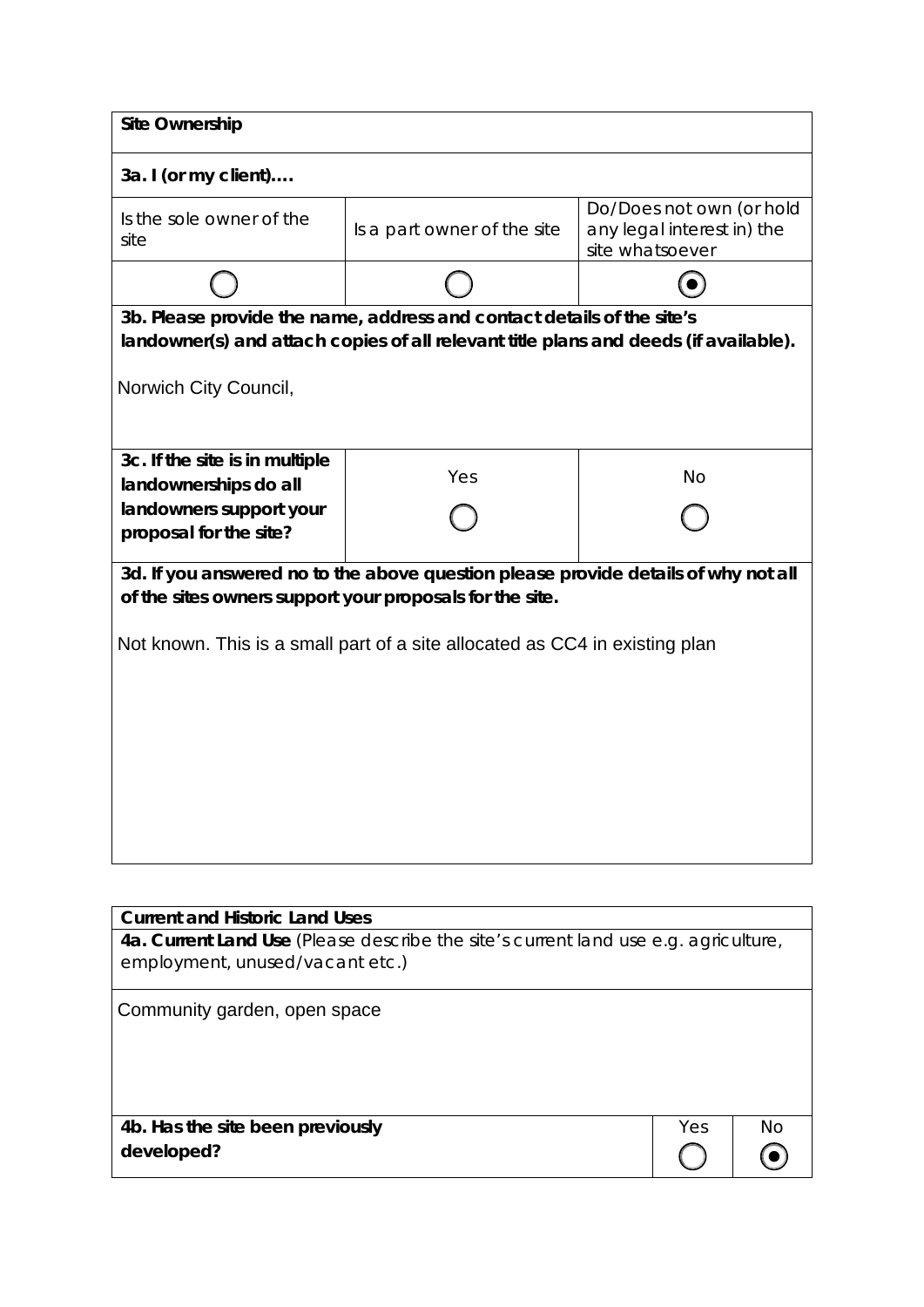**4c. Describe any previous uses of the site.** (please provide details of any relevant historic planning applications, including application numbers if known)

This was derelict for a long time, now used by local community recreation and leisure activities, ie gardening and social activity

## **Proposed Future Uses**

**5a. Please provide a short description of the development or land use you proposed** (if you are proposing a site to be designated as local green space please go directly to question 6)

Maintain existing use as community garden

## **5b. Which of the following use or uses are you proposing?**

| Market Housing                                    | Business & offices                                                | Recreation & Leisure                                                                |
|---------------------------------------------------|-------------------------------------------------------------------|-------------------------------------------------------------------------------------|
| Affordable Housing                                | General industrial                                                | Community Use                                                                       |
| <b>Residential Care Home</b>                      | Storage & distribution                                            | Public Open Space                                                                   |
| Gypsy & Traveller<br>Pitches                      | Tourism                                                           | Other (Please Specify)                                                              |
|                                                   |                                                                   | 5c. Please provide further details of your proposal, including details on number of |
|                                                   | houses and proposed floorspace of commercial buildings etc.       |                                                                                     |
|                                                   | Small pocket of urban green space, much valued by local community |                                                                                     |
|                                                   |                                                                   |                                                                                     |
|                                                   |                                                                   |                                                                                     |
|                                                   |                                                                   |                                                                                     |
| could provide.                                    |                                                                   | 5d. Please describe any benefits to the Local Area that the development of the site |
| Social cohesion, community activity, biodiversity |                                                                   |                                                                                     |
|                                                   |                                                                   |                                                                                     |
|                                                   |                                                                   |                                                                                     |
|                                                   |                                                                   |                                                                                     |
|                                                   |                                                                   |                                                                                     |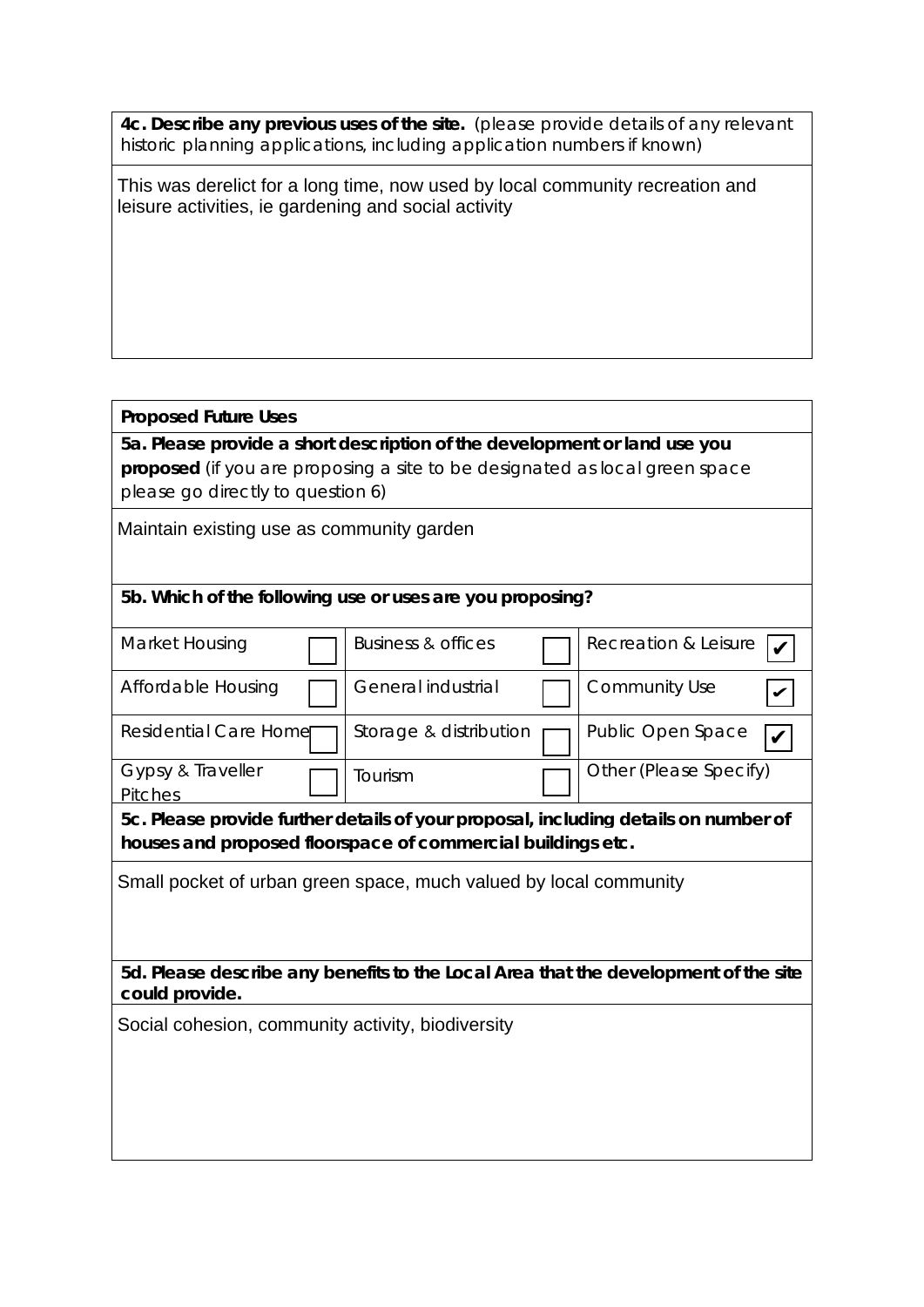## **Local Green Space**

If you are proposed a site to be designated as Local Green Space please complete the following questions. These questions do not need to be completed if you are not proposing a site as Local Green Space. Please consult the guidance notes for an explanation of Local Green Space Designations.

**6a.Which community would the site serve and how would the designation of the site benefit that community.** 

The site would continue to benefit residents and visitors to the TH3 polling district, and those taking a pedestrian route from the rail station to the city centre, and businesses en route who would get extra footfall from making the pedestrian route more attractive

**6b. Please describe why you consider the site to be of particular local significance e.g. recreational value, tranquillity or richness in wildlife.**

This is green oasis in a densely populated area close to the late night activity zone

## **Site Features and Constraints**

Are there any features of the site or limitations that may constrain development on this site (please give details)?

**7a. Site Access:** Is there a current means of access to the site from the public highway, does this access need to be improved before development can take place and are there any public rights of way that cross or adjoin the site?

There is good access for the continuing and proposed use

**7b. Topography:** Are there any slopes or significant changes of in levels that could affect the development of the site?

No

**7c. Ground Conditions:** Are ground conditions on the site stable? Are there potential ground contamination issues?

The site has been cleared, improved and cultivated

**7d. Flood Risk:** Is the site liable to river, ground water or surface water flooding and if so what is the nature, source and frequency of the flooding?

No

**7e. Legal Issues:** Is there land in third party ownership, or access rights, which must be acquired to develop the site, do any restrictive covenants exist, are there any existing tenancies?

Not to my knowledge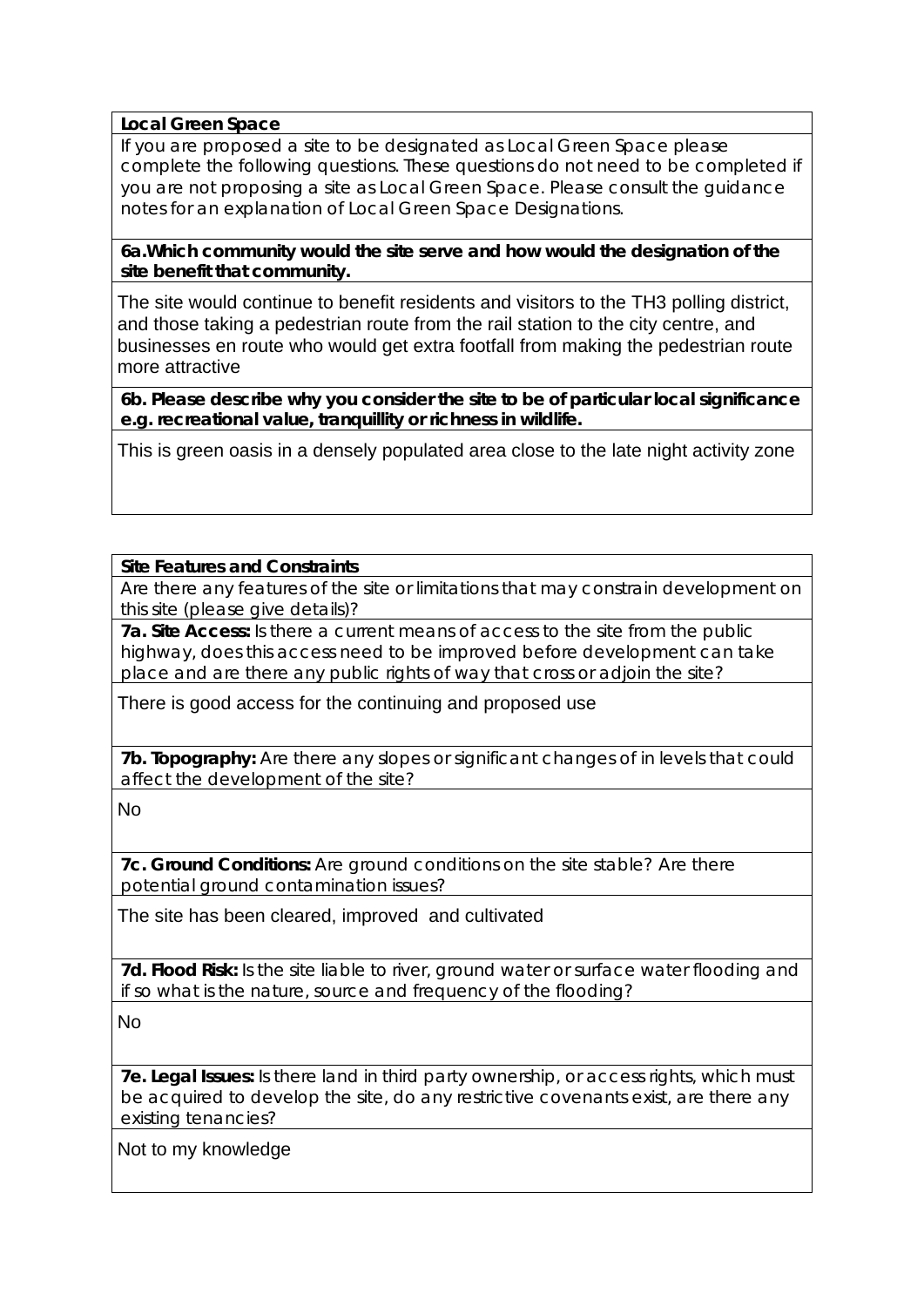**7f. Environmental Issues:** Is the site located next to a watercourse or mature woodland, are there any significant trees or hedgerows crossing or bordering the site are there any known features of ecological or geological importance on or adjacent to the site?

**7g. Heritage Issues:** Are there any listed buildings, Conservation Areas, Historic Parklands or Schedules Monuments on the site or nearby? If so, how might the site's development affect them?

Next to Tudor Hall

**7h. Neighbouring Uses:** What are the neighbouring uses and will either the proposed use or neighbouring uses have any implications?

Residential, some businesses on Rose Lane

**7i. Existing uses and Buildings:** are there any existing buildings or uses that need to be relocated before the site can be developed.

No

**7j. Other**: (please specify):

| <b>Utilities</b>                                                                      |  |  |  |  |  |  |
|---------------------------------------------------------------------------------------|--|--|--|--|--|--|
| 8a. Which of the following are likely to be readily available to service the site and |  |  |  |  |  |  |
| enable its development? Please provide details where possible.                        |  |  |  |  |  |  |
| Yes<br>Unsure<br>No                                                                   |  |  |  |  |  |  |
| Mains water supply                                                                    |  |  |  |  |  |  |
| Mains sewerage                                                                        |  |  |  |  |  |  |
| Electricity supply                                                                    |  |  |  |  |  |  |
| Gas supply                                                                            |  |  |  |  |  |  |
| Public highway                                                                        |  |  |  |  |  |  |
| <b>Broadband internet</b>                                                             |  |  |  |  |  |  |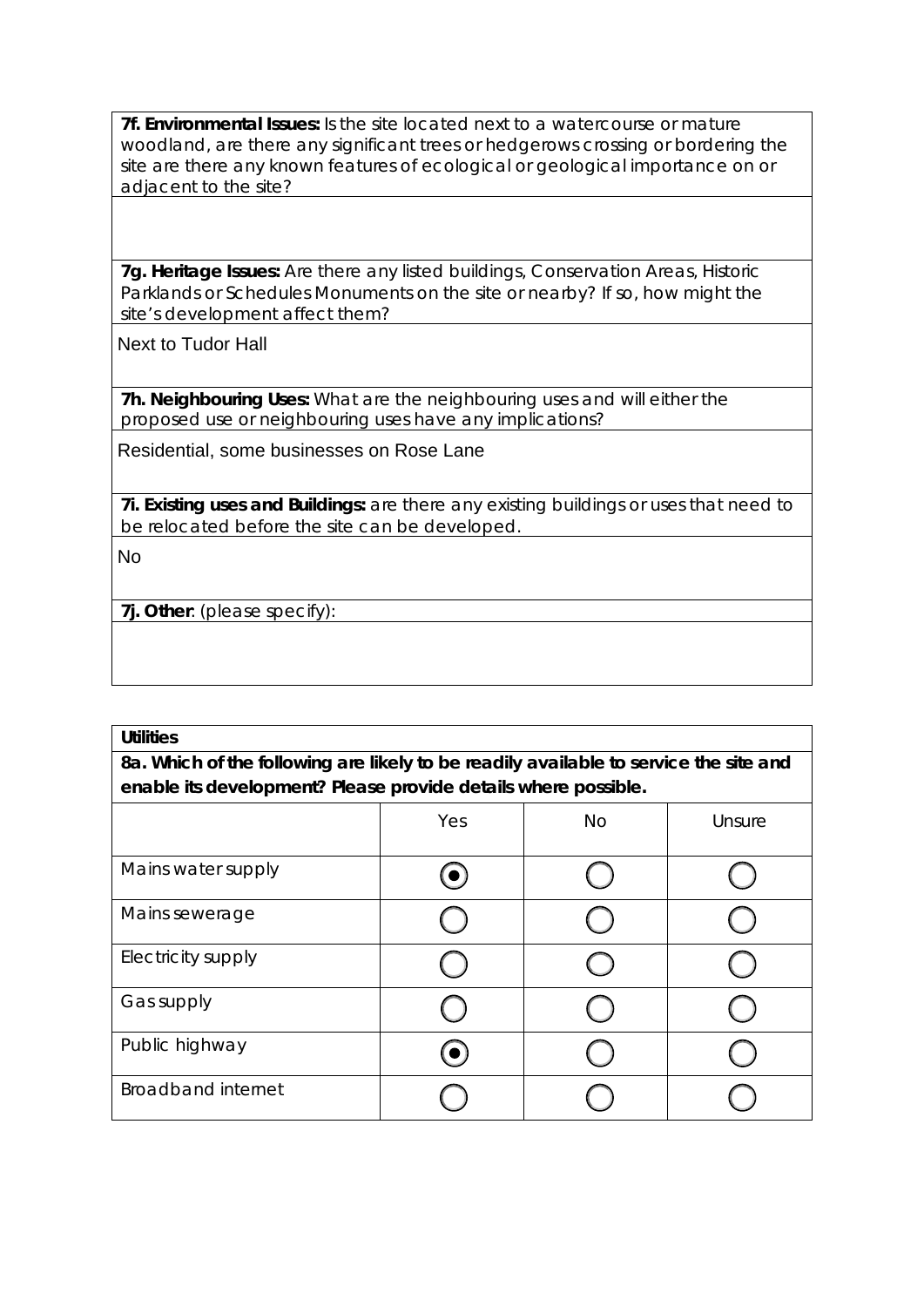| Other (please specify): |                                                                                    |
|-------------------------|------------------------------------------------------------------------------------|
|                         | 8b. Please provide any further information on the utilities available on the site: |
|                         | The utilities required for continuing and proposed use are available               |
|                         |                                                                                    |
|                         |                                                                                    |
|                         |                                                                                    |
|                         |                                                                                    |
|                         |                                                                                    |

#### **Availability**

#### **Market Interest**

| The utilities required for continuing and proposed use are available |     |                                                                                                                                                                        |                         |
|----------------------------------------------------------------------|-----|------------------------------------------------------------------------------------------------------------------------------------------------------------------------|-------------------------|
|                                                                      |     |                                                                                                                                                                        |                         |
|                                                                      |     |                                                                                                                                                                        |                         |
|                                                                      |     |                                                                                                                                                                        |                         |
| Availability                                                         |     |                                                                                                                                                                        |                         |
| development proposed.                                                |     | 9a. Please indicate when the site could be made available for the land use or                                                                                          |                         |
| Immediately                                                          |     |                                                                                                                                                                        |                         |
| 1 to 5 years (by April 2021)                                         |     |                                                                                                                                                                        | $\mathsf C$             |
| 5 - 10 years (between April 2021 and 2026)                           |     |                                                                                                                                                                        | $\overline{\mathbb{C}}$ |
| 10 - 15 years (between April 2026 and 2031)                          |     |                                                                                                                                                                        |                         |
| 15 - 20 years (between April 2031 and 2036)                          |     |                                                                                                                                                                        |                         |
| 9b. Please give reasons for the answer given above.                  |     |                                                                                                                                                                        |                         |
| I'm proposing to protect existing use                                |     |                                                                                                                                                                        |                         |
|                                                                      |     |                                                                                                                                                                        |                         |
|                                                                      |     |                                                                                                                                                                        |                         |
|                                                                      |     |                                                                                                                                                                        |                         |
| <b>Market Interest</b>                                               |     |                                                                                                                                                                        |                         |
|                                                                      |     | 10. Please choose the most appropriate category below to indicate what level of<br>market interest there is/has been in the site. Please include relevant dates in the |                         |
| comments section.                                                    |     |                                                                                                                                                                        |                         |
|                                                                      | Yes | Comments                                                                                                                                                               |                         |
| Site is owned by a<br>developer/promoter                             |     |                                                                                                                                                                        |                         |
| Site is under option to a<br>developer/promoter                      |     |                                                                                                                                                                        |                         |
| <b>Enquiries received</b>                                            |     |                                                                                                                                                                        |                         |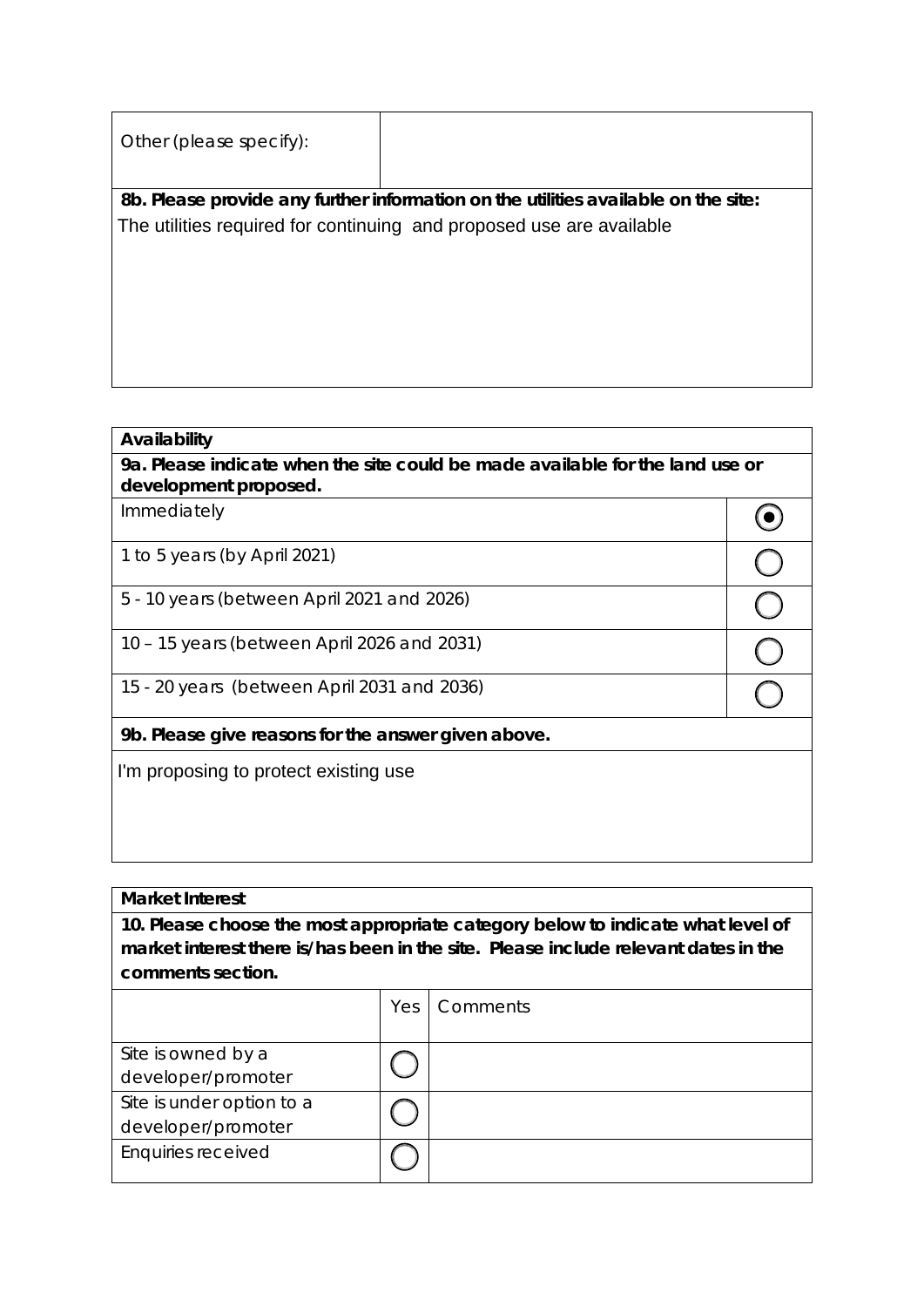| Site is being marketed |  |
|------------------------|--|
| None                   |  |
| Not known              |  |

| <b>Delivery</b>                                                                                                  |  |
|------------------------------------------------------------------------------------------------------------------|--|
| 11a. Please indicate when you anticipate the proposed development could be<br>begun.                             |  |
| Up to 5 years (by April 2021)                                                                                    |  |
| 5 - 10 years (between April 2021 and 2026)                                                                       |  |
| 10 – 15 years (between April 2026 and 2031)                                                                      |  |
| 15 - 20 years (between April 2031 and 2036)                                                                      |  |
| 11b. Once started, how many years do you think it would take to complete the<br>proposed development (if known)? |  |
| Ongoing                                                                                                          |  |
|                                                                                                                  |  |
|                                                                                                                  |  |

| Viability                                                                                                                                                                                                                                                                                                                                                                                                                                     |     |           |        |  |
|-----------------------------------------------------------------------------------------------------------------------------------------------------------------------------------------------------------------------------------------------------------------------------------------------------------------------------------------------------------------------------------------------------------------------------------------------|-----|-----------|--------|--|
| 12a. You acknowledge that there are likely to be policy requirements<br>and Community Infrastructure Levy (CIL) costs to be met which will be in<br>addition to the other development costs of the site (depending on the<br>type and scale of land use proposed). These requirements are likely to<br>include but are not limited to: Affordable Housing; Sports Pitches &<br><b>Children's Play Space and Community Infrastructure Levy</b> |     |           |        |  |
|                                                                                                                                                                                                                                                                                                                                                                                                                                               | Yes | <b>No</b> | Unsure |  |
| 12b. Do you know if there are there any abnormal<br>costs that could affect the viability of the site e.g.<br>infrastructure, demolition or ground conditions?                                                                                                                                                                                                                                                                                |     |           |        |  |
| 12c. If there are abnormal costs associated with the site please provide details:                                                                                                                                                                                                                                                                                                                                                             |     |           |        |  |
| 12d. Do you consider that the site is currently viable<br>for its proposed use taking into account any and all<br>current planning policy and CIL considerations and<br>other abnormal development costs associated with<br>the site?                                                                                                                                                                                                         |     |           |        |  |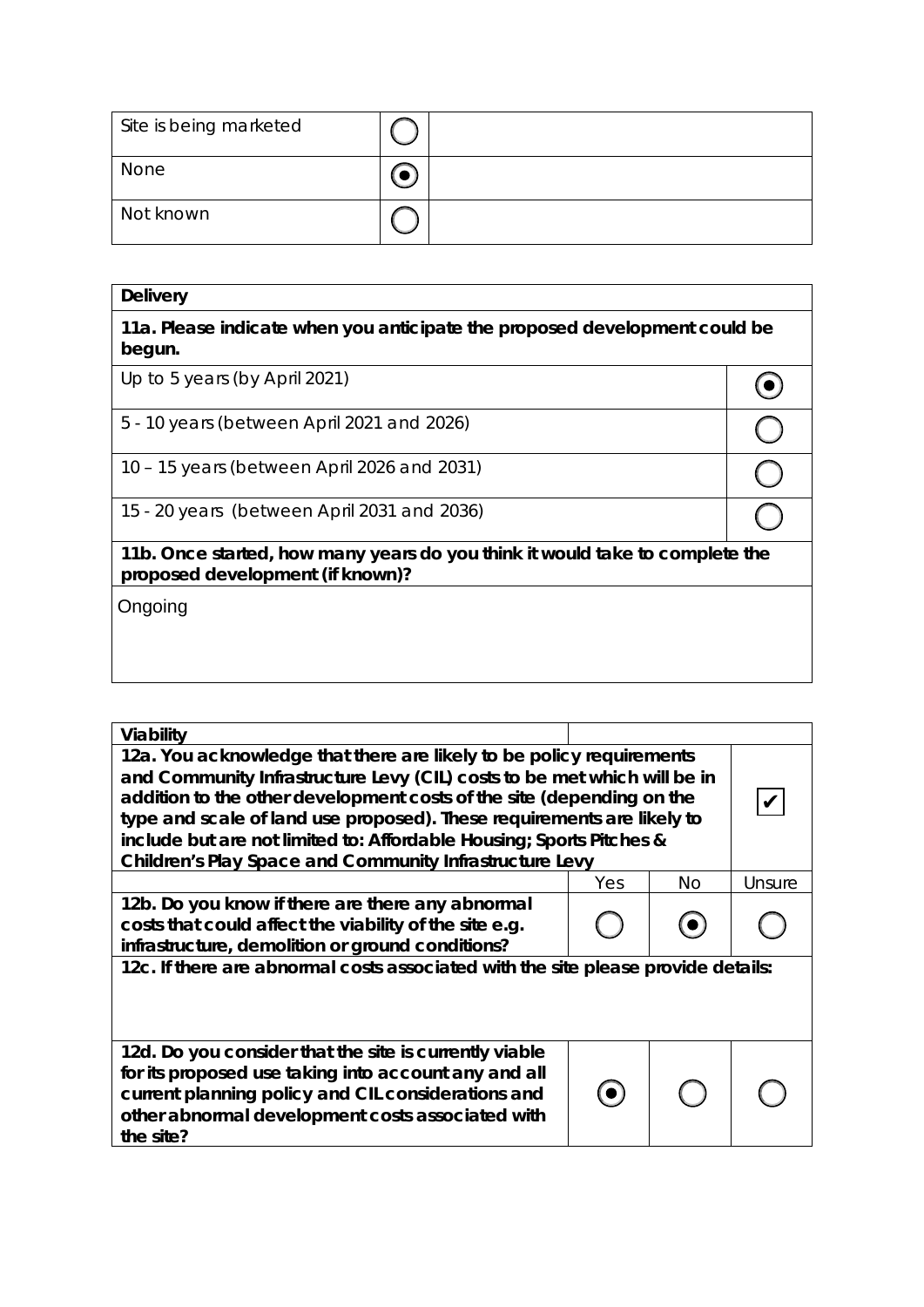**12e. Please attach any viability assessment or development appraisal you have undertaken for the site, or any other evidence you consider helps demonstrate the viability of the site.** 

This site is a tiny area separated from the rest of the CC4 site by a well-used public footpath

**Other Relevant Information**

**13. Please use the space below to for additional information or further explanations on any of the topics covered in this form**

This small area provides recreation and open space to its surrounding community. It is used for growing food, holding events and bringing people together to develop the local sense of community.

It is very close to the community it serves, attracts wildlife, lunchbreak use and social events